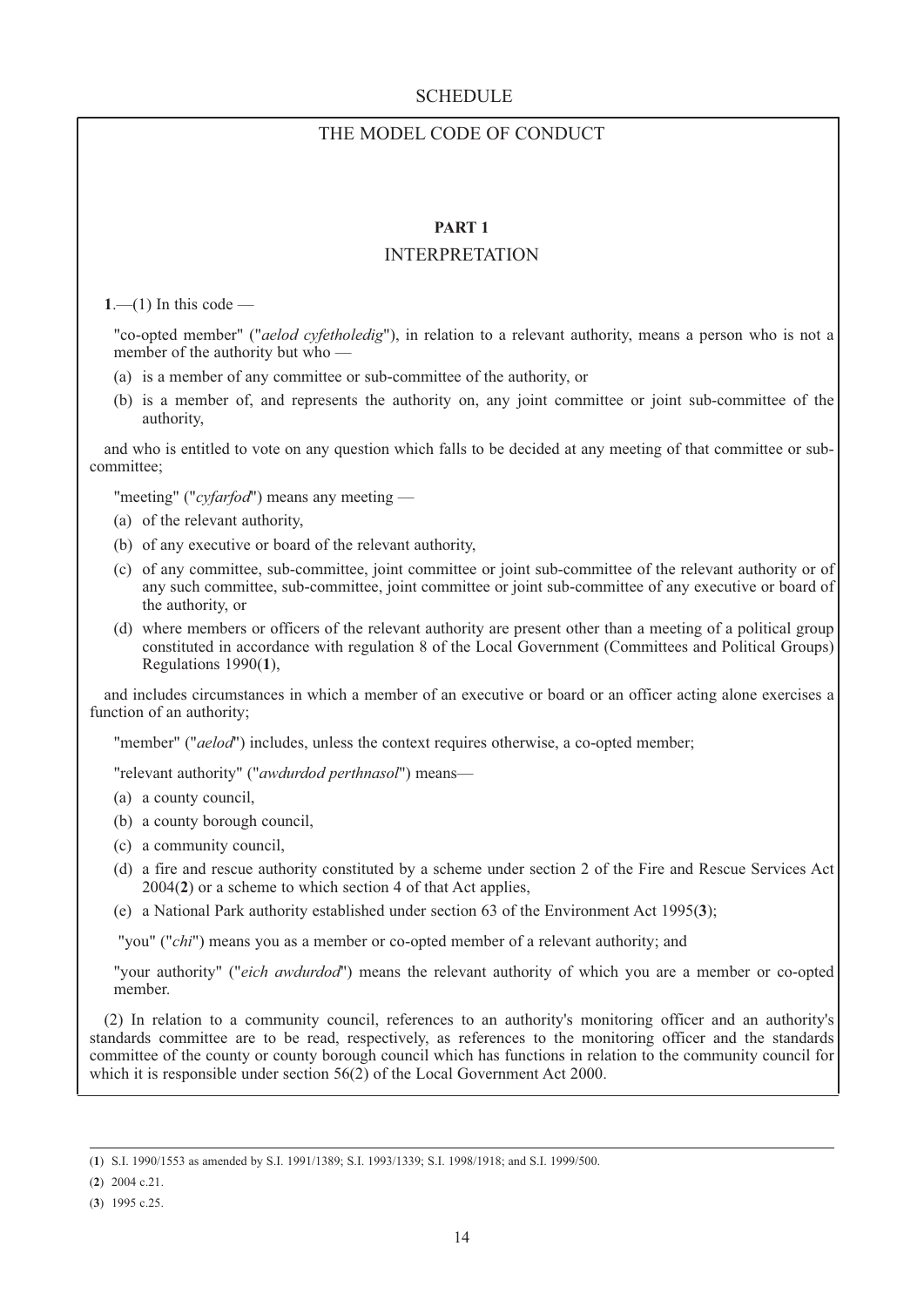## **PART 2**

### GENERAL PROVISIONS

**2**.—(1) Save where paragraph 3(a) applies, you must observe this code of conduct —

- (a) whenever you conduct the business, or are present at a meeting, of your authority;
- (b) whenever you act, claim to act or give the impression you are acting in the role of member to which you were elected or appointed;
- (c) whenever you act, claim to act or give the impression you are acting as a representative of your authority; or
- (d) at all times and in any capacity, in respect of conduct identified in paragraphs 6(1)(a) and 7.

(2) You should read this code together with the general principles prescribed under section 49(2) of the Local Government Act 2000 in relation to Wales.

- **3**. Where you are elected, appointed or nominated by your authority to serve
	- (a) on another relevant authority, or any other body, which includes a police authority or Local Health Board you must, when acting for that other authority or body, comply with the code of conduct of that other authority or body; or
	- (b) on any other body which does not have a code relating to the conduct of its members, you must, when acting for that other body, comply with this code of conduct, except and insofar as it conflicts with any other lawful obligations to which that other body may be subject.

### **4**. You must —

- (a) carry out your duties and responsibilities with due regard to the principle that there should be equality of opportunity for all people, regardless of their gender, race, disability, sexual orientation, age or religion;
- (b) show respect and consideration for others;
- (c) not use bullying behaviour or harass any person; and
- (d) not do anything which compromises, or which is likely to compromise, the impartiality of those who work for, or on behalf of, your authority.

## **5**. You must not —

- (a) disclose confidential information or information which should reasonably be regarded as being of a confidential nature, without the express consent of a person authorised to give such consent, or unless required by law to do so;
- (b) prevent any person from gaining access to information to which that person is entitled by law.

### **6**.—(1) You must —

- (a) not conduct yourself in a manner which could reasonably be regarded as bringing your office or authority into disrepute;
- (b) report, whether through your authority's confidential reporting procedure or direct to the proper authority, any conduct by another member or anyone who works for, or on behalf of, your authority which you reasonably believe involves or is likely to involve criminal behaviour (which for the purposes of this paragraph does not include offences or behaviour capable of punishment by way of a fixed penalty);
- (c) report to the Public Services Ombudsman for Wales and to your authority's monitoring officer any conduct by another member which you reasonably believe breaches this code of conduct;
- (d) not make vexatious, malicious or frivolous complaints against other members or anyone who works for, or on behalf of, your authority.

(2) You must comply with any request of your authority's monitoring officer, or the Public Services Ombudsman for Wales, in connection with an investigation conducted in accordance with their respective statutory powers.

- (a) in your official capacity or otherwise, use or attempt to use your position improperly to confer on or secure for yourself, or any other person, an advantage or create or avoid for yourself, or any other person, a disadvantage;
- (b) use, or authorise others to use, the resources of your authority —

**<sup>7</sup>**. You must not —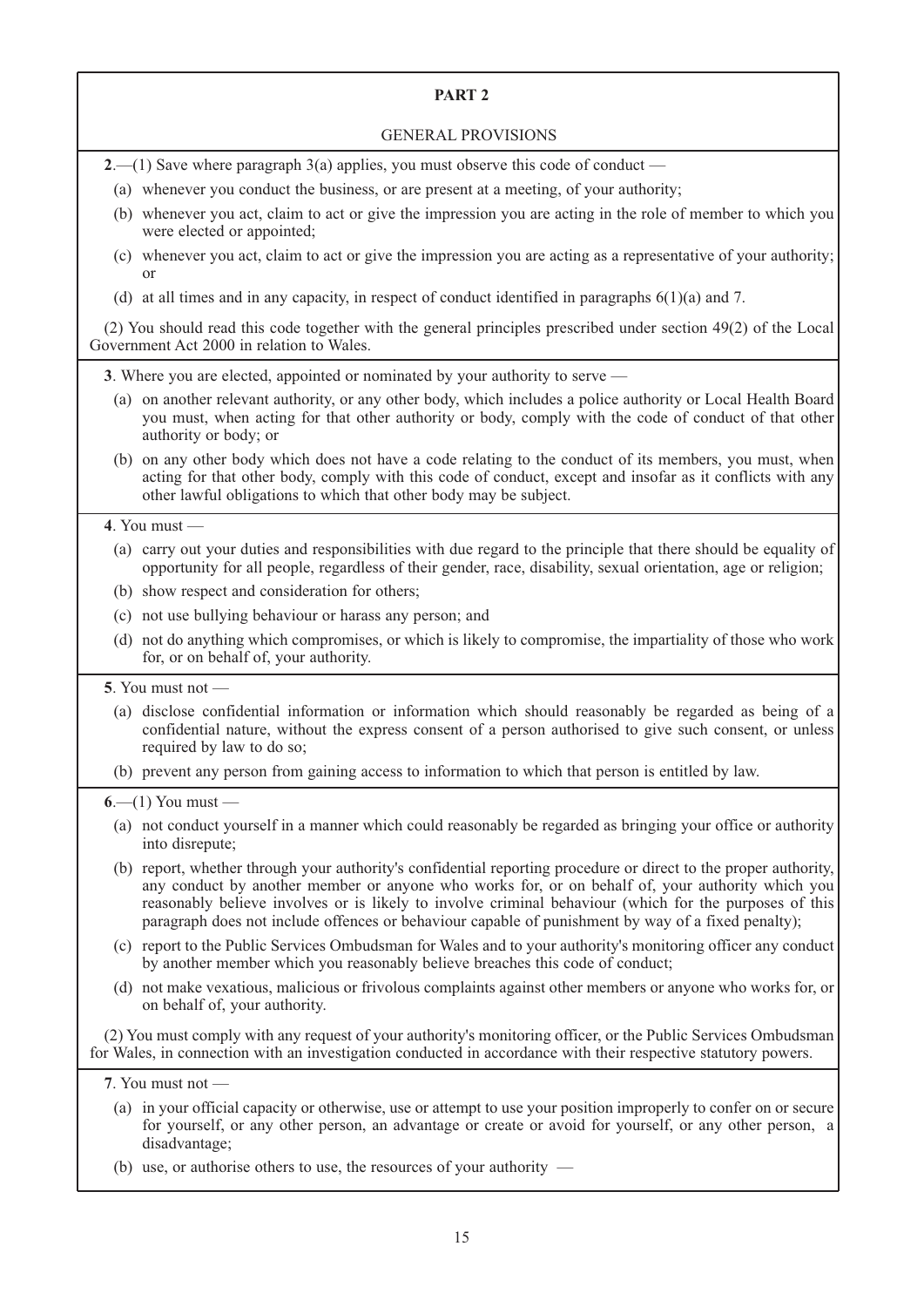- (i) imprudently;
- (ii) in breach of your authority's requirements;
- (iii) unlawfully;
- (iv) other than in a manner which is calculated to facilitate, or to be conducive to, the discharge of the functions of the authority or of the office to which you have been elected or appointed;
- (v) improperly for political purposes; or
- (vi) improperly for private purposes.

### **8**. You must —

- (a) when participating in meetings or reaching decisions regarding the business of your authority, do so on the basis of the merits of the circumstances involved and in the public interest having regard to any relevant advice provided by your authority's officers, in particular by —
	- (i) the authority's head of paid service;
	- (ii) the authority's chief finance officer;
	- (iii) the authority's monitoring officer;
	- (iv) the authority's chief legal officer (who should be consulted when there is any doubt as to the authority's power to act, as to whether the action proposed lies within the policy framework agreed by the authority or where the legal consequences of action or failure to act by the authority might have important repercussions);
- (b) give reasons for all decisions in accordance with any statutory requirements and any reasonable additional requirements imposed by your authority.

### **9**. You must —

- (a) observe the law and your authority's rules governing the claiming of expenses and allowances in connection with your duties as a member;
- (b) avoid accepting from anyone gifts, hospitality (other than official hospitality, such as a civic reception or a working lunch duly authorised by your authority), material benefits or services for yourself or any person which might place you, or reasonably appear to place you, under an improper obligation.

### **PART 3**

### INTERESTS

### **Personal Interests**

**10**.—(1) You must in all matters consider whether you have a personal interest, and whether this code of conduct requires you to disclose that interest.

(2) You must regard yourself as having a personal interest in any business of your authority if —

(a) it relates to, or is likely to affect —

- (i) any employment or business carried on by you;
- (ii) any person who employs or has appointed you, any firm in which you are a partner or any company for which you are a remunerated director;
- (iii) any person, other than your authority, who has made a payment to you in respect of your election or any expenses incurred by you in carrying out your duties as a member;
- (iv) any corporate body which has a place of business or land in your authority's area, and in which you have a beneficial interest in a class of securities of that body that exceeds the nominal value of £25,000 or one hundredth of the total issued share capital of that body;
- (v) any contract for goods, services or works made between your authority and you or a firm in which you are a partner, a company of which you are a remunerated director, or a body of the description specified in sub-paragraph (iv) above;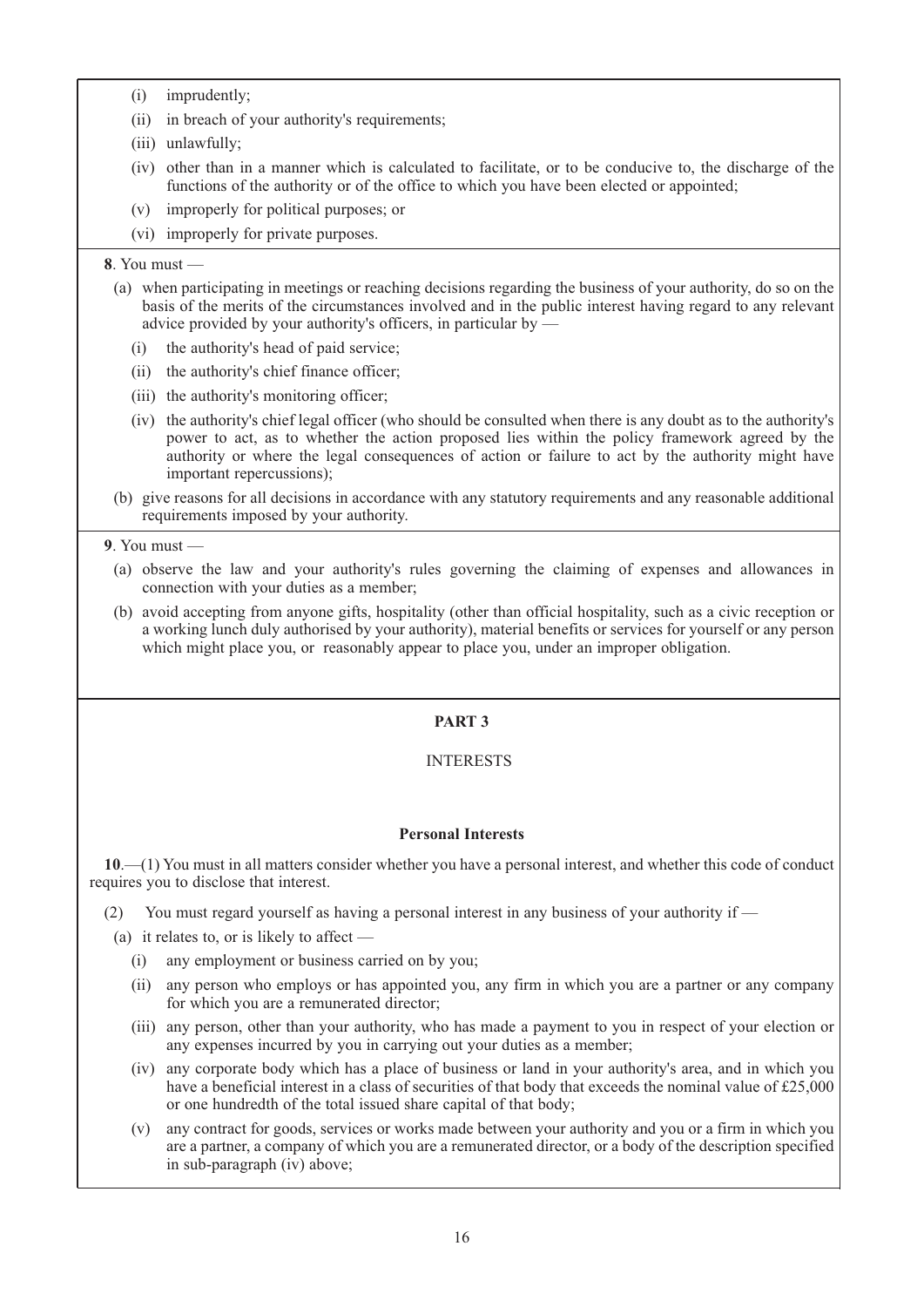- (vi) any land in which you have a beneficial interest and which is in the area of your authority;
- (vii) any land where the landlord is your authority and the tenant is a firm in which you are a partner, a company of which you are a remunerated director, or a body of the description specified in subparagraph (iv) above;
- (viii) any body to which you have been elected, appointed or nominated by your authority;
- $(ix)$  any
	- (aa)public authority or body exercising functions of a public nature;
	- (bb)company, industrial and provident society, charity, or body directed to charitable purposes;
	- (cc)body whose principal purposes include the influence of public opinion or policy;
	- (dd)trade union or professional association; or

(ee)private club, society or association operating within your authority's area,

in which you have membership or hold a position of general control or management;

- (x) any land in your authority's area in which you have a licence (alone or jointly with others) to occupy for 28 days or longer;
- (b) a member of the public might reasonably perceive a conflict between your role in taking a decision, upon that business, on behalf of your authority as a whole and your role in representing the interests of constituents in your ward or electoral division; or
- (c) a decision upon it might reasonably be regarded as affecting
	- (i) your well-being or financial position, or that of a person with whom you live, or any person with whom you have a close personal association;
	- (ii) any employment or business carried on by persons as described in  $10(2)(c)(i)$ ;
	- (iii) any person who employs or has appointed such persons described in  $10(2)(c)(i)$ , any firm in which they are a partner, or any company of which they are directors;
	- (iv) any corporate body in which persons as described in  $10(2)(c)(i)$  have a beneficial interest in a class of securities exceeding the nominal value of £5,000; or
	- (v) any body listed in paragraphs  $10(2)(a)(ix)(aa)$  to (ee) in which persons described in  $10(2)(c)(i)$  hold a position of general control or management,

to a greater extent than the majority of—

(aa)in the case of an authority with electoral divisions or wards, other council tax payers, rate payers or inhabitants of the electoral division or ward, as the case may be, affected by the decision; or

(bb)in all other cases, other council tax payers, ratepayers or inhabitants of the authority's area.

### **Disclosure of Personal Interests**

**11**.—(1) Where you have a personal interest in any business of your authority and you attend a meeting at which that business is considered, you must disclose orally to that meeting the existence and nature of that interest before or at the commencement of that consideration, or when the interest becomes apparent.

(2) Where you have a personal interest in any business of your authority and you make —

- (a) written representations (whether by letter, facsimile or some other form of electronic communication) to a member or officer of your authority regarding that business, you should include details of that interest in the written communication; or
- (b) oral representations (whether in person or some form of electronic communication) to a member or officer of your authority you should disclose the interest at the commencement of such representations, or when it becomes apparent to you that you have such an interest, and confirm the representation and interest in writing within 14 days of the representation.

(3) Subject to paragraph 14(1)(b) below, where you have a personal interest in any business of your authority and you have made a decision in exercising a function of an executive or board, you must in relation to that business ensure that any written statement of that decision records the existence and nature of your interest.

(4) You must, in respect of a personal interest not previously disclosed, before or immediately after the close of a meeting where the disclosure is made pursuant to sub-paragraph 11(1), give written notification to your authority in accordance with any requirements identified by your authority's monitoring officer from time to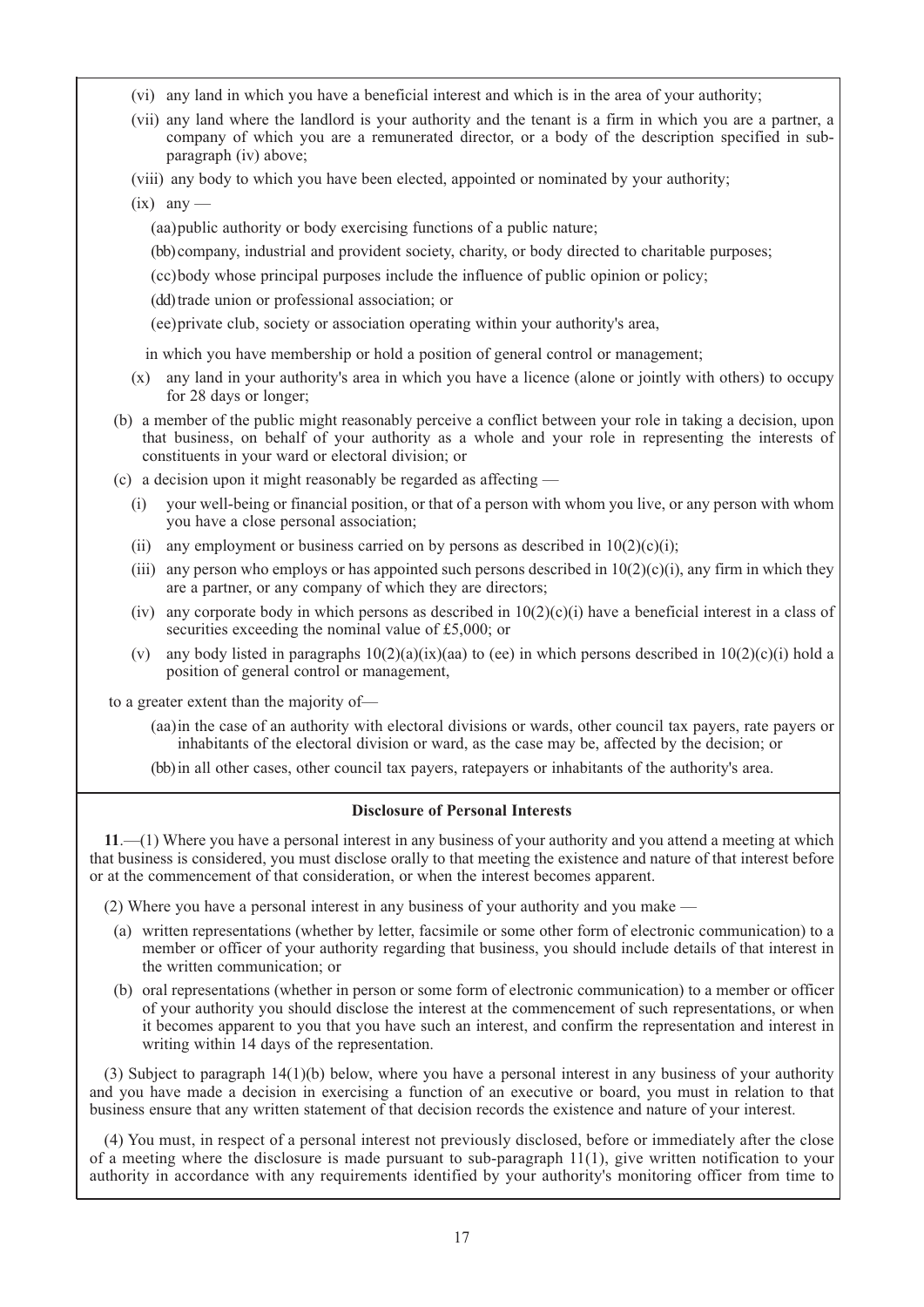time but, as a minimum containing —

- (a) details of the personal interest;
- (b) details of the business to which the personal interest relates; and
- (c) your signature.

(5) Where you have agreement from your monitoring officer that the information relating to your personal interest is sensitive information, pursuant to paragraph 16(1), your obligations under this paragraph 11 to disclose such information, whether orally or in writing, are to be replaced with an obligation to disclose the existence of a personal interest and to confirm that your monitoring officer has agreed that the nature of such personal interest is sensitive information.

(6) For the purposes of sub-paragraph (4), a personal interest will only be deemed to have been previously disclosed if written notification has been provided in accordance with this code since the last date on which you were elected, appointed or nominated as a member of your authority.

(7) For the purposes of sub-paragraph (3), where no written notice is provided in accordance with that paragraph you will be deemed as not to have declared a personal interest in accordance with this code.

#### **Prejudicial Interests**

**12**.—(1) Subject to sub-paragraph (2) below, where you have a personal interest in any business of your authority you also have a prejudicial interest in that business if the interest is one which a member of the public with knowledge of the relevant facts would reasonably regard as so significant that it is likely to prejudice your judgement of the public interest.

(2) Subject to sub-paragraph (3), you will not be regarded as having a prejudicial interest in any business where that business—

- (a) relates to  $-$ 
	- (i) another relevant authority of which you are also a member;
	- (ii) another public authority or body exercising functions of a public nature in which you hold a position of general control or management;
	- (iii) a body to which you have been elected, appointed or nominated by your authority;
	- (iv) your role as a school governor (where not appointed or nominated by your authority) unless it relates particularly to the school of which you are a governor;
	- (v) your role as a member of a Local Health Board where you have not been appointed or nominated by your authority;
- (b) relates to
	- (i) the housing functions of your authority where you hold a tenancy or lease with your authority, provided that you do not have arrears of rent with your authority of more than two months, and provided that those functions do not relate particularly to your tenancy or lease;
	- (ii) the functions of your authority in respect of school meals, transport and travelling expenses, where you are a guardian, parent, grandparent or have parental responsibility (as defined in section 3 of the Children Act 1989) of a child in full time education, unless it relates particularly to the school which that child attends;
	- (iii) the functions of your authority in respect of statutory sick pay under Part XI of the Social Security Contributions and Benefits Act 1992, where you are in receipt of, or are entitled to the receipt of such pay from your authority;
	- (iv) the functions of your authority in respect of an allowance or payment made under sections 22(5), 24(4) and 173 to 176 of the Local Government Act 1972, an allowance or pension under section 18 of the Local Government and Housing Act 1989 or an allowance or payment under section 100 of the Local Government Act 2000;
- (c) your role as a community councillor in relation to a grant, loan or other form of financial assistance made by your community council to community or voluntary organisations up to a maximum of £500.

(3) The exemptions in subparagraph (2)(a) do not apply where the business relates to the determination of any approval, consent, licence, permission or registration.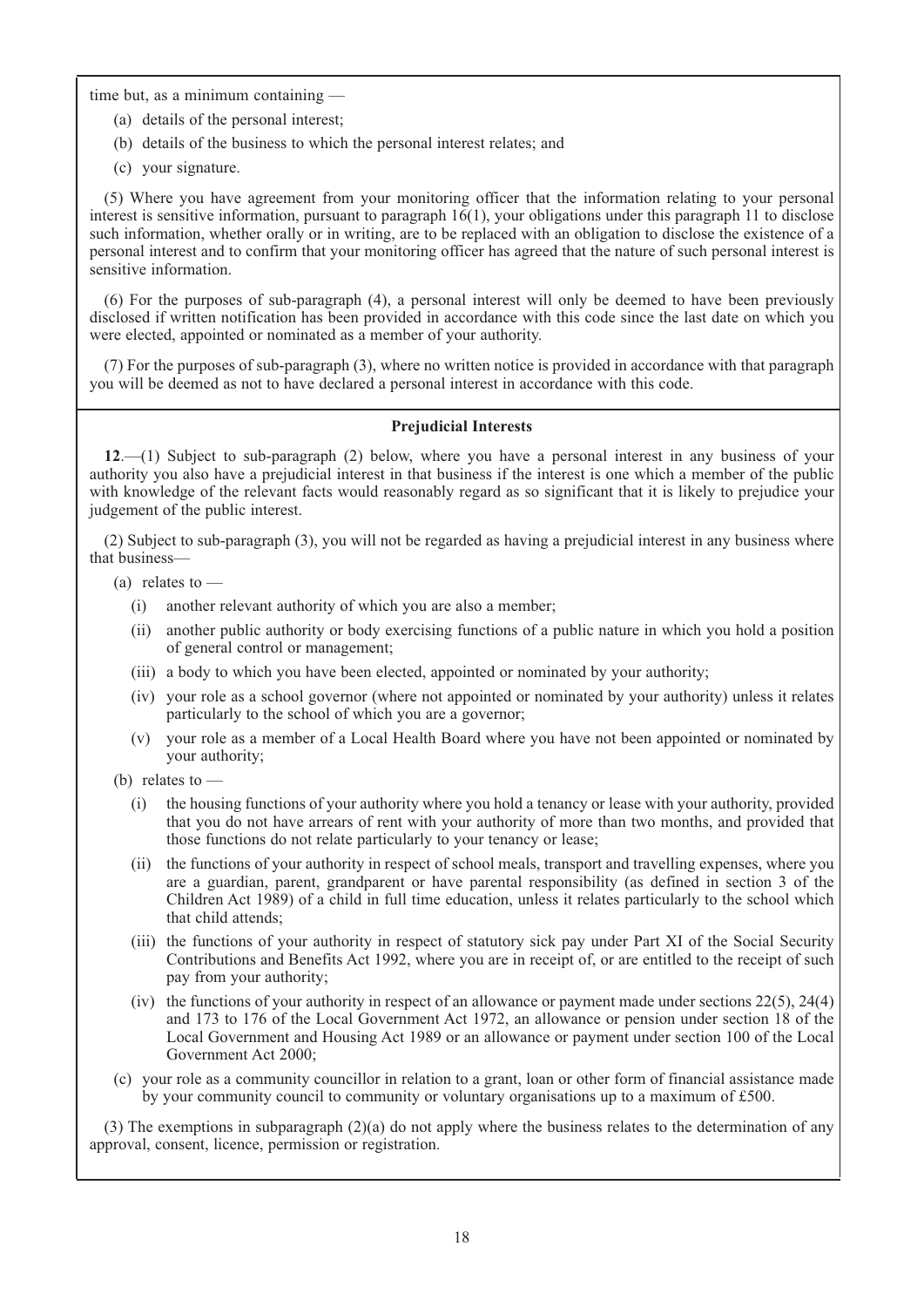### **Overview and Scrutiny Committees**

**13**. You also have a prejudicial interest in any business before an overview and scrutiny committee of your authority (or of a sub-committee of such a committee) where—

- (a) that business relates to a decision made (whether implemented or not) or action taken by your authority's executive, board or another of your authority's committees, sub-committees, joint committees or joint subcommittees; and
- (b) at the time the decision was made or action was taken, you were a member of the executive, board, committee, sub-committee, joint-committee or joint sub-committee mentioned in sub-paragraph (a) and you were present when that decision was made or action was taken.

### **Participation in Relation to Disclosed Interests**

**14**.—(1) Subject to sub-paragraphs (2), (3) and (4), where you have a prejudicial interest in any business of your authority you must, unless you have obtained a dispensation from your authority's standards committee —

- (a) withdraw from the room, chamber or place where a meeting considering the business is being held—
	- (i) where sub-paragraph (2) applies, immediately after the period for making representations, answering questions or giving evidence relating to the business has ended and in any event before further consideration of the business begins, whether or not the public are allowed to remain in attendance for such consideration; or
	- (ii) in any other case, whenever it becomes apparent that that business is being considered at that meeting;
- (b) not exercise executive or board functions in relation to that business;
- (c) not seek to influence a decision about that business;
- (d) not make any written representations (whether by letter, facsimile or some other form of electronic communication) in relation to that business; and
- (e) not make any oral representations (whether in person or some form of electronic communication) in respect of that business or immediately cease to make such oral representations when the prejudicial interest becomes apparent.

(2) Where you have a prejudicial interest in any business of your authority you may attend a meeting but only for the purpose of making representations, answering questions or giving evidence relating to the business, provided that the public are also allowed to attend the meeting for the same purpose, whether under a statutory right or otherwise.

(3) Sub-paragraph (1) does not prevent you attending and participating in a meeting if —

- (a) you are required to attend a meeting of an overview or scrutiny committee, by such committee exercising its statutory powers; or
- (b) you have the benefit of a dispensation provided that you
	- (i) state at the meeting that you are relying on the dispensation; and
	- (ii) before or immediately after the close of the meeting give written notification to your authority containing —
		- (aa)details of the prejudicial interest;
		- (bb) details of the business to which the prejudicial interest relates;
		- (cc)details of, and the date on which, the dispensation was granted; and
		- (dd)your signature.

(4) Where you have a prejudicial interest and are making written or oral representations to your authority in reliance upon a dispensation, you must provide details of the dispensation within any such written or oral representation and, in the latter case, provide written notification to your authority within 14 days of making the representation.